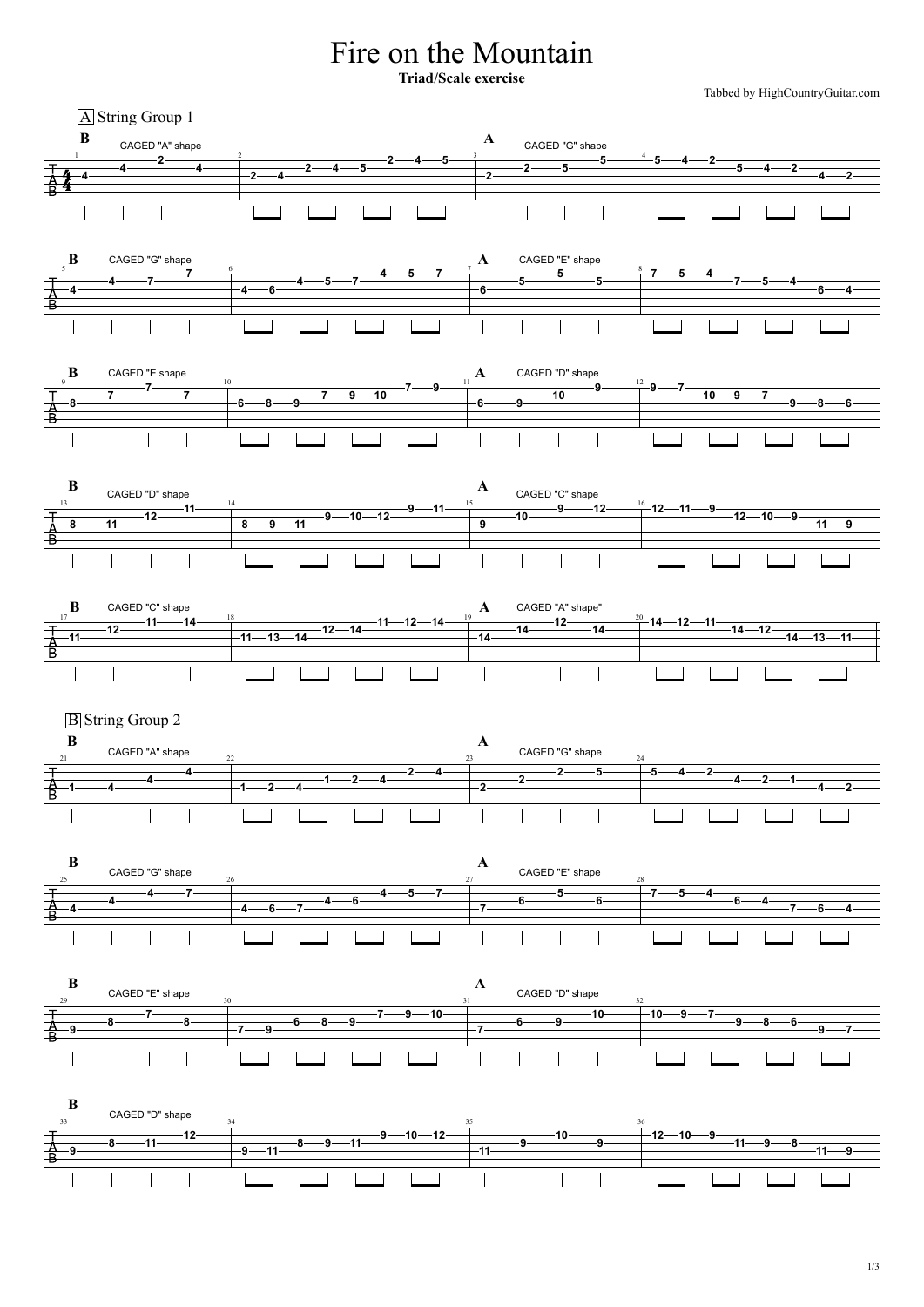2/3

















 $\mathbf{B}$  **A**